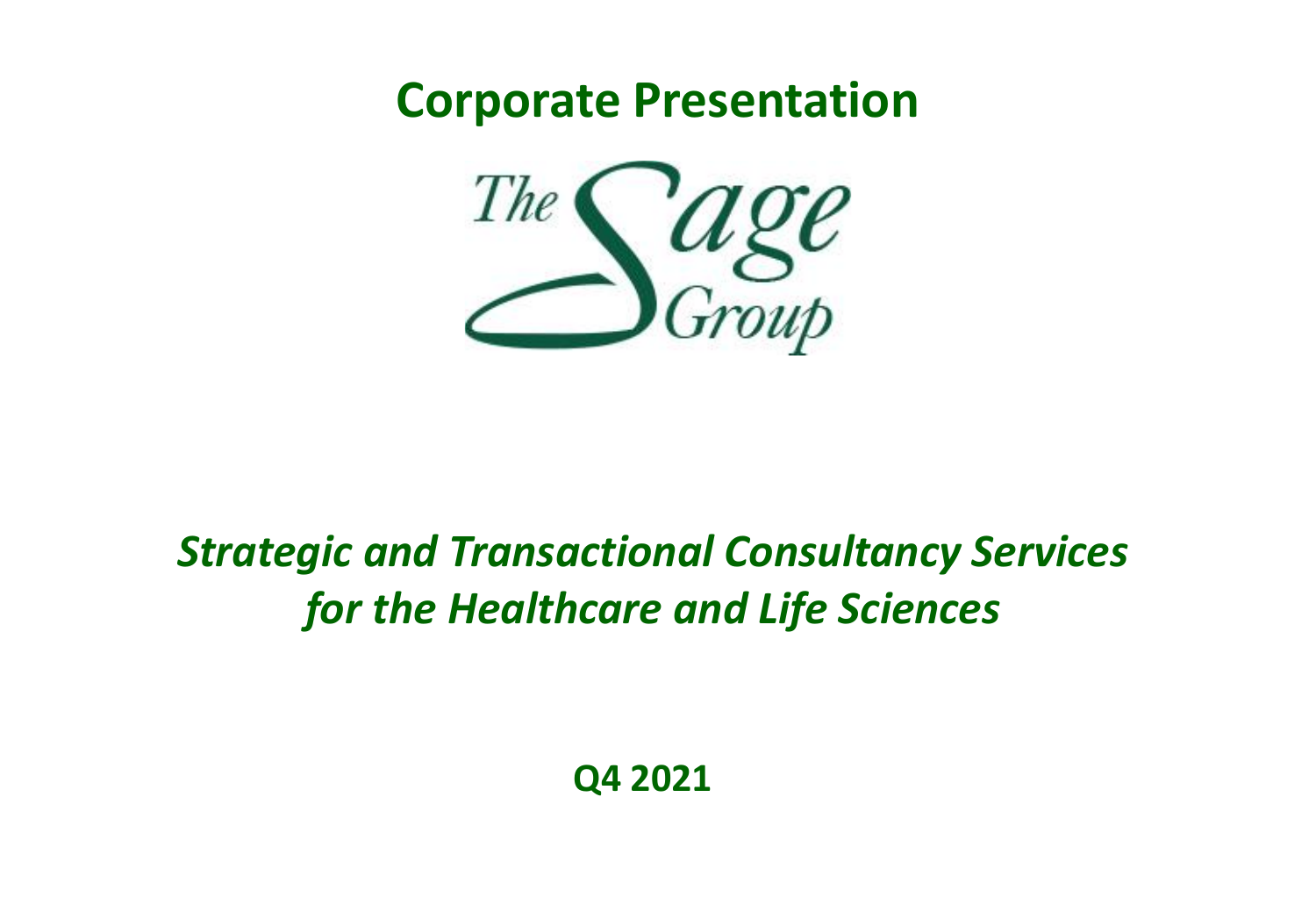

#### **Who Are We and What Do We Do?**

*The Sage Group is a leader in providing strategic transactional advice to health care companies in the pharmaceutical, drug delivery, diagnostics, medical device, life science, regenerative medicine and nutraceutical fields. We have an incisive understanding of defining and implementing strategy for optimal asset monetization in a highly competitive marketplace. We have executed numerous M&A and licensing deals on both buy and sell side over more than 27 years.*

Detailed Information and our Corporate Brochure can be found at [www.sagehealthcare.com](http://www.sagehealthcare.com/)

US  $\bullet$  FUROPE  $\bullet$  JAPAN  $\bullet$  ISRAEL/MENA  $\bullet$  ASIA  $\bullet$  INDIA  $\bullet$  CHINA

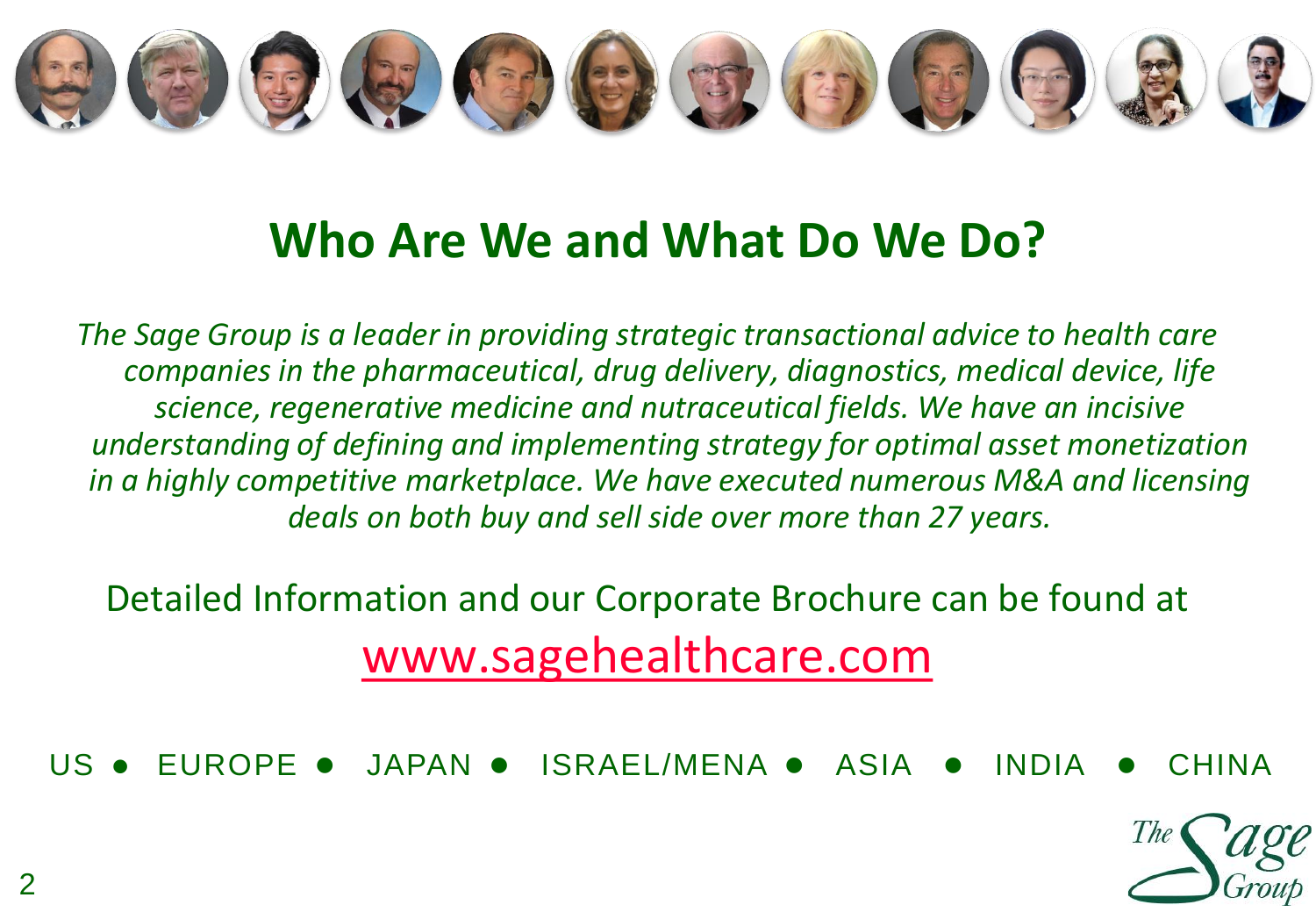### **Sage Adds Value**

The experience of our Principals allows Sage to add value because:

- $\triangleright$  We have an outstanding and proven track record in consummating transactions, whether partnering, M&A, licensing, buy-side or sell-side or financing
- $\triangleright$  We have a strong global network second to none
- $\triangleright$  We have a highly successful and productive process for identifying key strategic partners and investors for your Company
- $\triangleright$  We provide a reliable and focused commercial development resource and support at a cost significantly less than a full time employee and are up to speed on day 1
- ➢ We have a strong and well-tuned process for M&A and strategic partnering transactions that makes them efficient and effective in terms of realizing value
- $\triangleright$  We create a competitive environment for companies interested in your business
- $\triangleright$  Sage Principals are operating executives who provide high value, senior level strategic management
- $\triangleright$  We are hands-on and accountable and integrate effectively with our client's Management Team

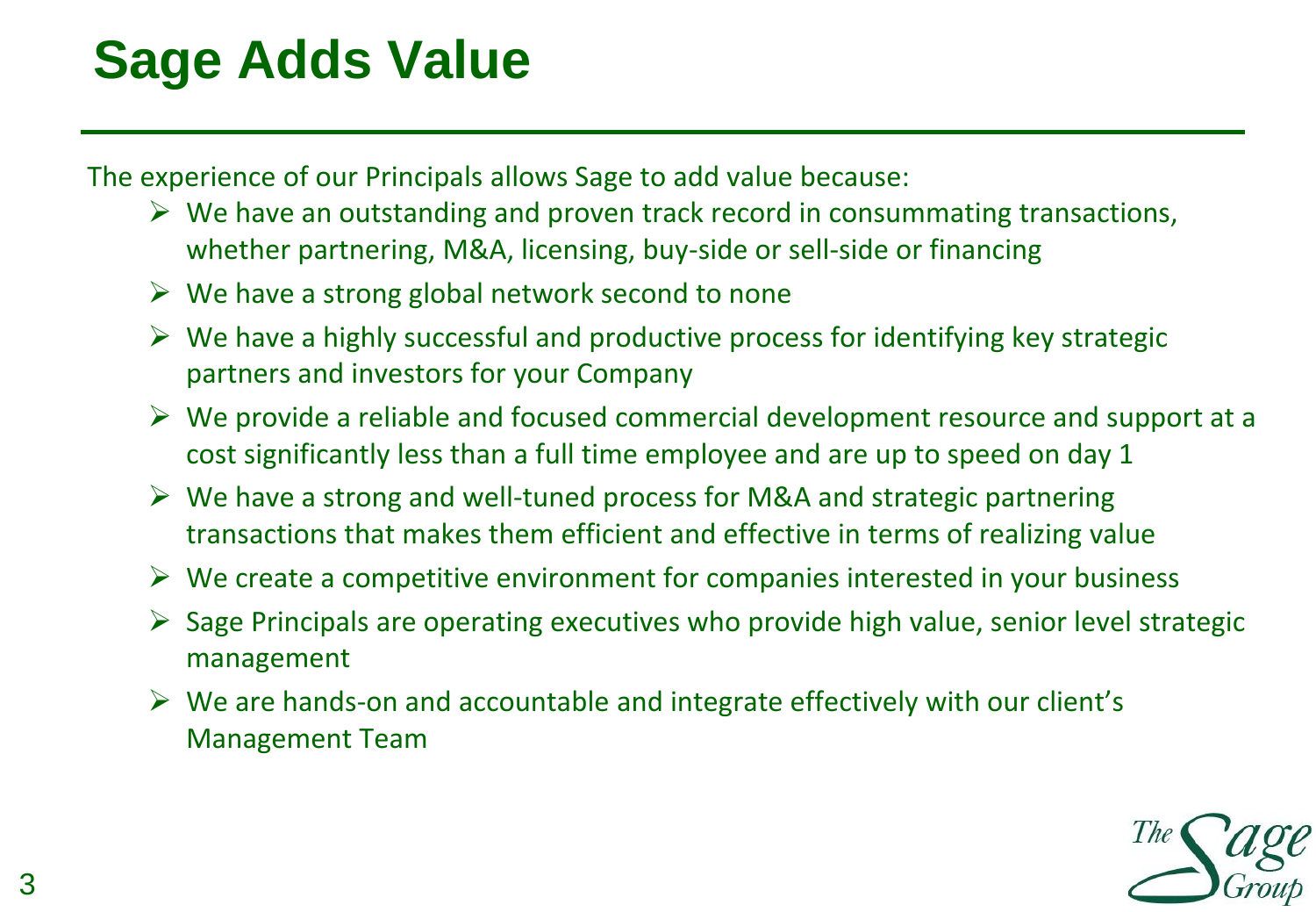#### **Credentials**

- $\triangleright$  Principals have been CEO or COO of more than 50 Start-Ups
- $\triangleright$  Senior management at more than 20 multinationals
- $\triangleright$  Over 350 advisory transactional and strategic assignments with clients globally
- $\triangleright$  Founded over thirty ventures and startups
- $\triangleright$  Identified and negotiated over 125 partnering/licensing deals
- $\triangleright$  Involved in private and public financings, raising over \$900 million
- $\triangleright$  Led numerous IPOs on global markets
- $\triangleright$  Key role in over 90 divestment/M&A transactions ranging from \$10 to \$500 million, totaling over \$1 billion
- $\triangleright$  Cumulative transaction volume for the Principals exceeds \$5 billion

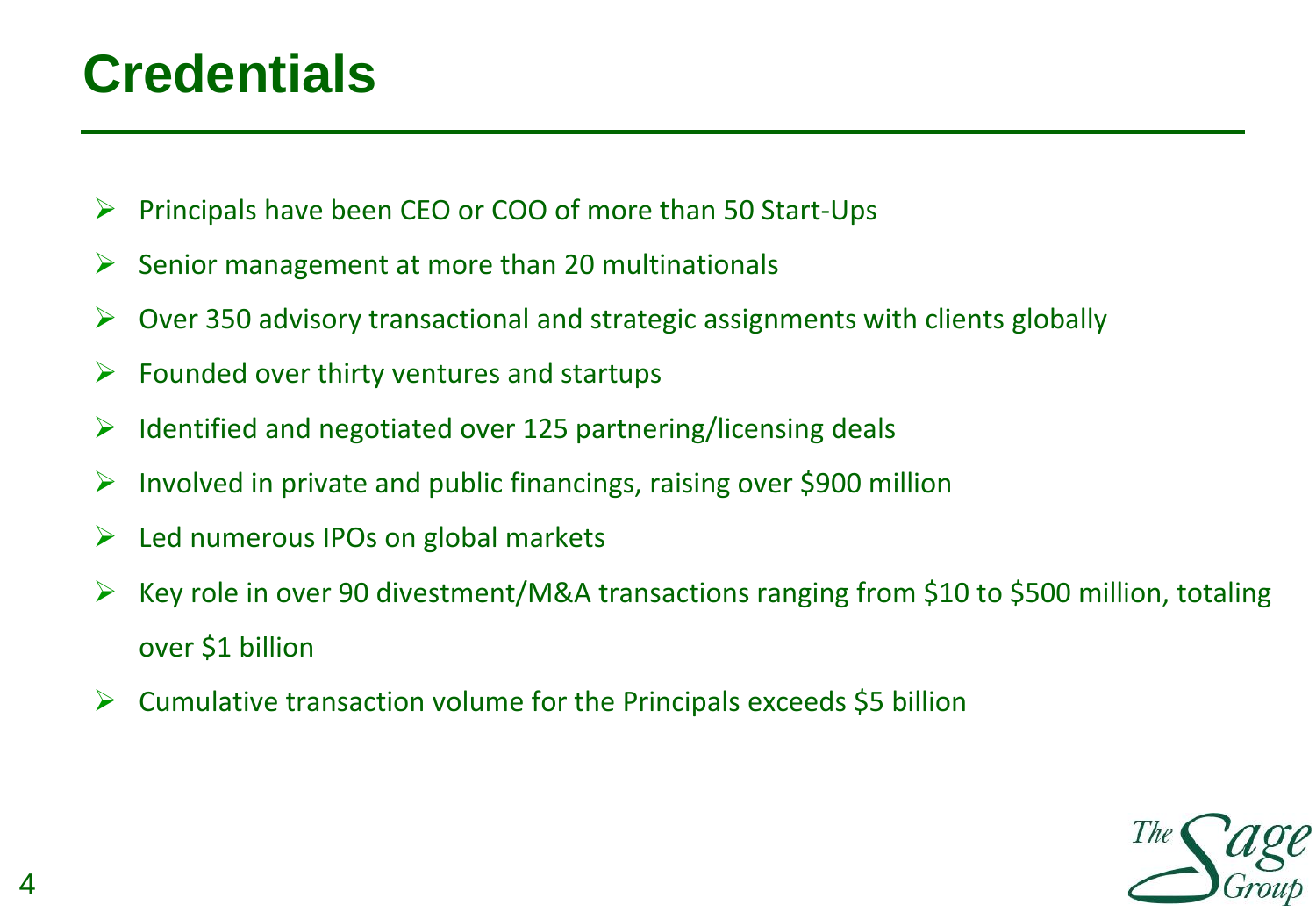#### **What to Expect from Sage**

- $\triangleright$  Incisive industry network
- ➢ Outstanding experience in business develop and client teamwork
- $\triangleright$  Reliable, clear and regular communication
- ➢ Clear understanding of science, technology and market
- $\triangleright$  Analytical approach to financial analysis and transaction parameters
- ➢ Innovative problem solving experience
- $\triangleright$  Commitment to client timeline and objectives
- $\triangleright$  Responsive approach to our client's needs
- ➢ Outstanding transactional record
- Commitment to success!!

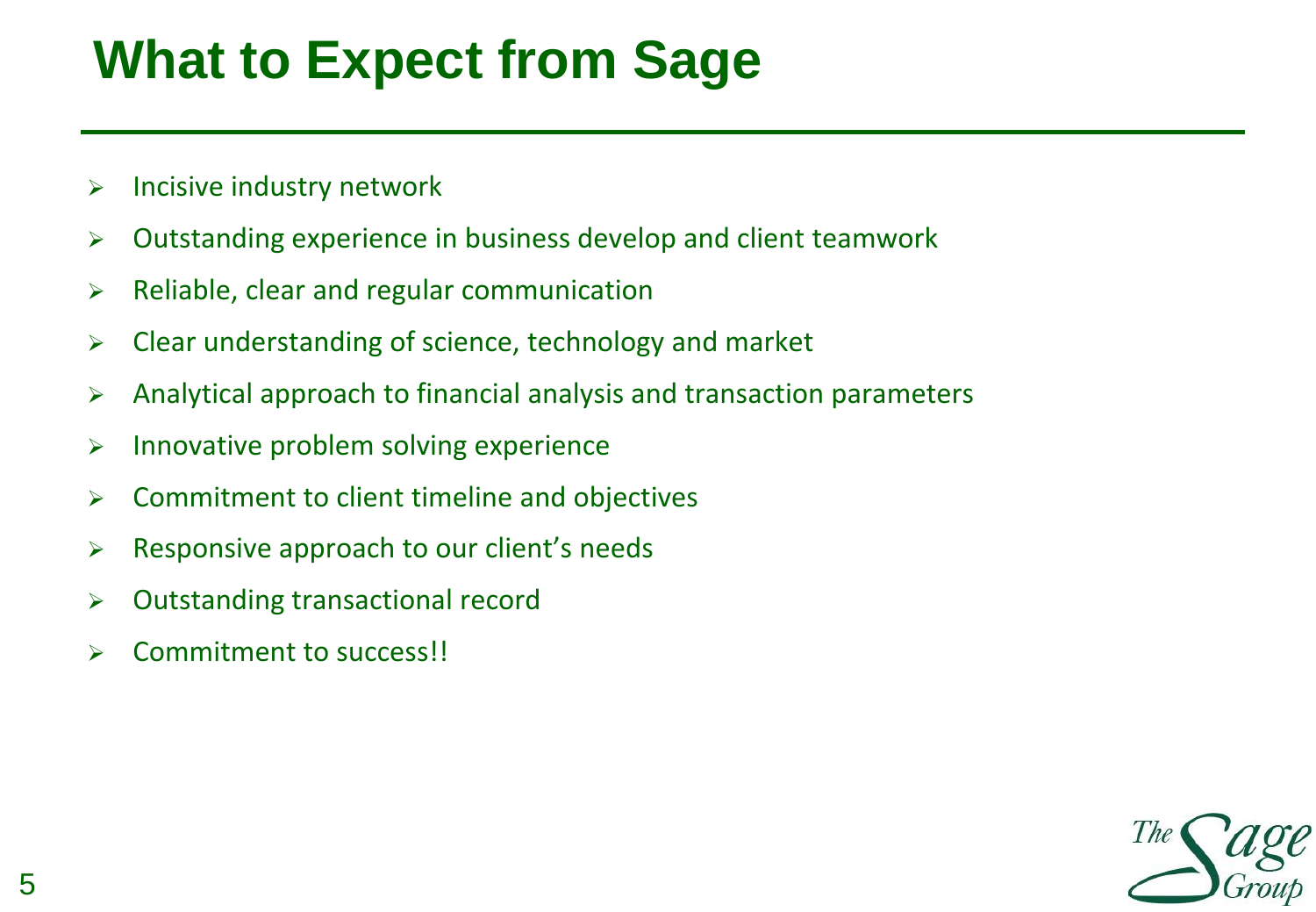# **10 Reasons to Engage Sage**

- ➢ The Sage Group and its Principals have experience in more than 200 substantial, multinational transactions ranging from \$5-500 million in value.
- ➢ We have very significant, relevant and wide-ranging experience, as a team, in the healthcare transaction advisory business, and we get deals done.
- ➢ We have considerable transaction advisory experience in pharma, diagnostics, medtech and regenerative medicine.
- $\triangleright$  We know the key players globally.
- ➢ We have direct contact with corporate business development executives worldwide and use this network for deal facilitation.
- $\triangleright$  We understand the scientific and clinical basis of healthcare companies and employ this to communicate the key value drivers in a clear and concise fashion.
- Sage Principals do the work without delegation thus bringing their experience directly to Sage clients.
- ➢ We integrate effectively with our client's management team.
- ➢ We are highly interactive, hands-on, and accountable. We know what needs to be done to optimize competitive positioning and we help get it done.
- ➢ We have a well-tuned process for M&A and partnering transactions making the endeavors efficient and effective.

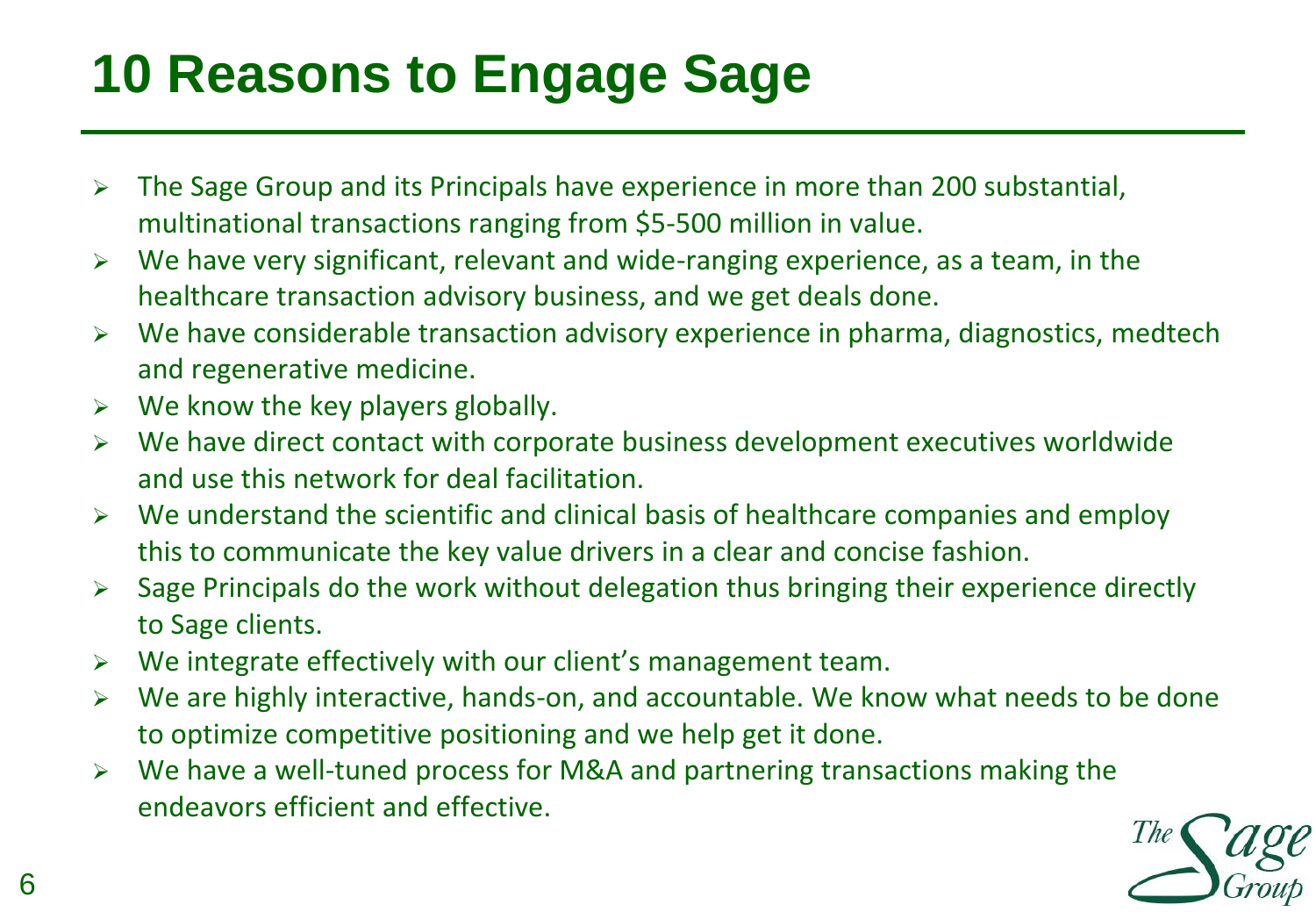### **The Range of Services We Provide Includes**

- Managing, negotiating and closing in- and out- licensing, partnering and alliance transactions both developing strategies for and closing mergers, acquisitions, licenses and divestments on both the buy- and sell- sides
- Global product, technology and company acquisition searches and deal making
- Due diligence reports, strategic assessment and planning on a fee for service basis
- Market and technology assessments and due diligence for devices and drugs
- Comparable and NPV valuations
- Investment in R&D and/or company equity through introductions, network and facilitation.
- New ventures, interim management
- Market research: industry and KOL interviews
- Through alliances:
	- ➢ Regulatory advice and guidance (NDAs, BLAs, 505b2, etc)
	- ➢ Pricing and reimbursement in US and Europe
	- ➢ China and Japan market entry

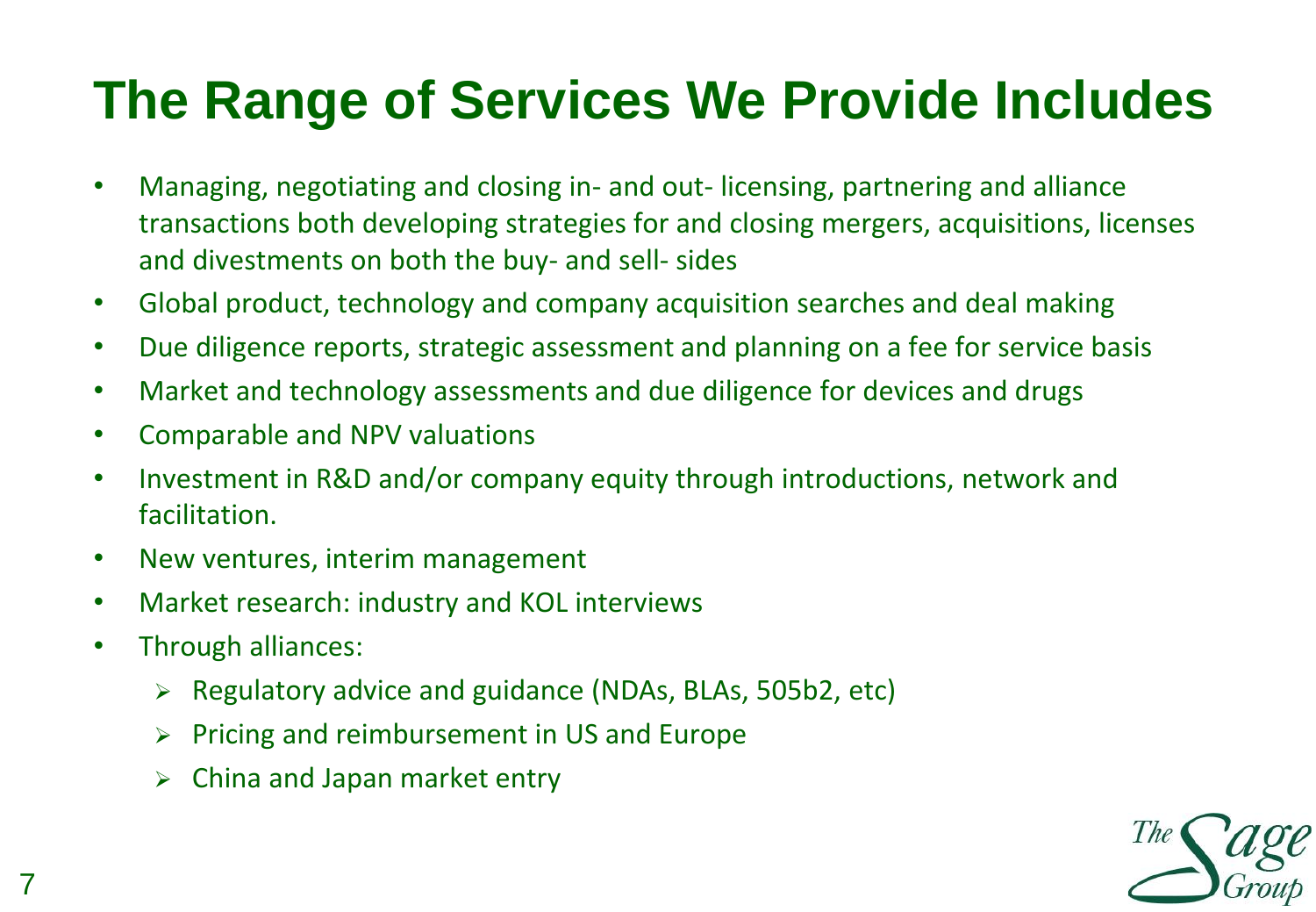# **Out Licensing Programs**

- $\triangleright$  We work with our clients to present their assets in detail including IP, technology, regulatory profile, market and competition, USPs, supply chain
- We prepare a corporate overview of our client's asset(s) for targets and a data room for confidential access
- $\triangleright$  We search our global networks, contacts and databases for targets likely to be compatible with the asset
- $\triangleright$  We prepare market financial forecasts which are likely to drive deal terms
- $\triangleright$  We engage with corporate targets initially on a non-confidential basis, then move to CDAs, confidential discussions, data room sharing, face to face meetings
- $\triangleright$  We conduct discussions and negotiations with targets and work with them to prepare competitive term sheets
- ➢ We work in a synergistic fashion with BD personnel from our client throughout the program and usually report to the client's board
- $\triangleright$  We close the deal!

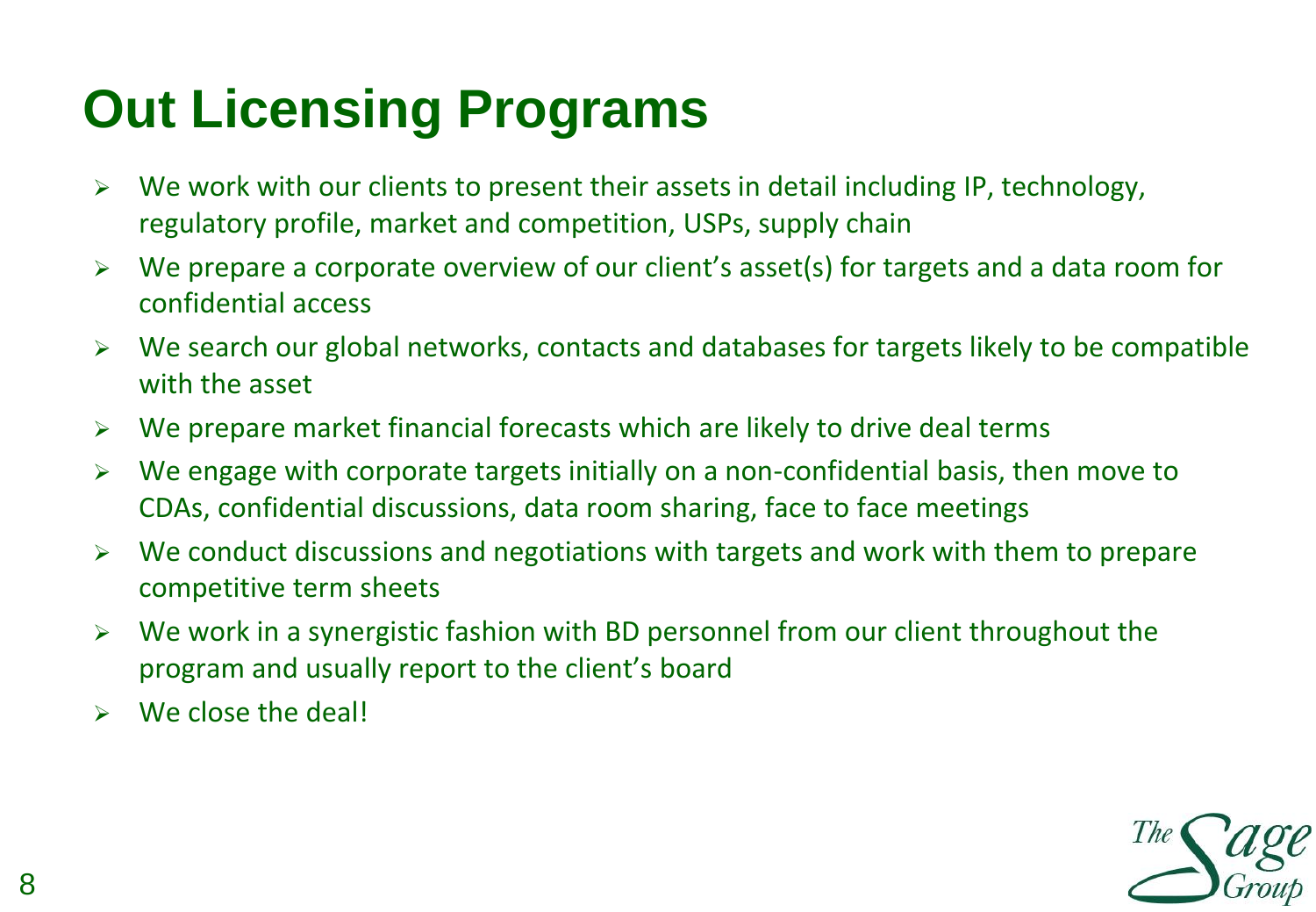# **Buyside Acquisition Searches**

- $\triangleright$  We work with our clients to understand their needs, priorities and criteria for new incoming products which they might wish to license or acquire, against a tight specification if possible
- $\triangleright$  We prepare a corporate overview of our client's business as an information tool for targets
- $\triangleright$  We search our global networks, contacts and databases for assets/products and rank these in line with our client's needs and requirements
- $\triangleright$  We assess the likelihood of getting a deal done and negotiate the right terms in conjunction with our client's BD team
- $\triangleright$  We conduct due diligence on the asset(s) to identify key value drivers such as IP, competition, stage of regulatory development, COGS, regional rights etc
- $\triangleright$  We conduct discussions and negotiations with targets having identified the top priorities agreed with our client and prepare a term sheet as well as leading due diligence if required
- $\triangleright$  Finally, we work to close the deal!

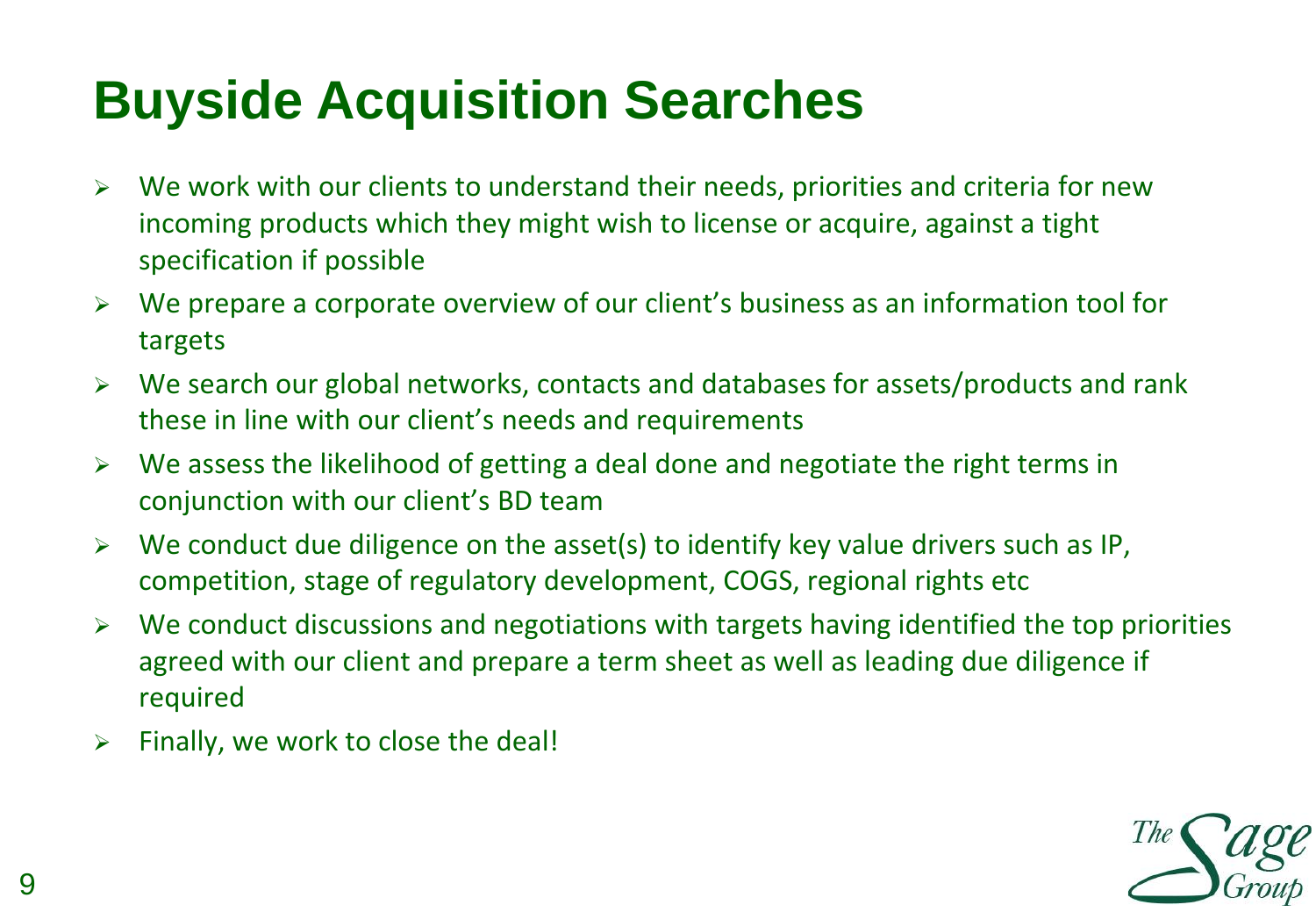#### **Due Diligence and Strategic Assessment**

- ➢ We have a long history of experience with devices, drugs and diagnostics in respect of due diligence and strategic/market assessment for corporate and investment groups
- ➢ We provide a full "fee-for-service" program which typically requires 1-3 months for completion including an initial client briefing/ review meeting, program report and F2F presentation to our client if required
- ➢ Depending on client needs, reports may typically include sections on:
	- ➢ Market demand
	- ➢ Market readiness
	- ➢ Competition
	- $>$  IP
	- $\triangleright$  Regulatory aspects
	- ➢ Market access
	- $\triangleright$  KOL/Physician surveys and reaction
	- $\triangleright$  Supply Chain
	- ➢ Software/Hardware Characterisation
	- $\triangleright$  Growth opportunities
	- ➢ Financial matters/Projections Scrutiny/Valuations/Industry comparables
	- ➢ Product approvals/premarket requirements

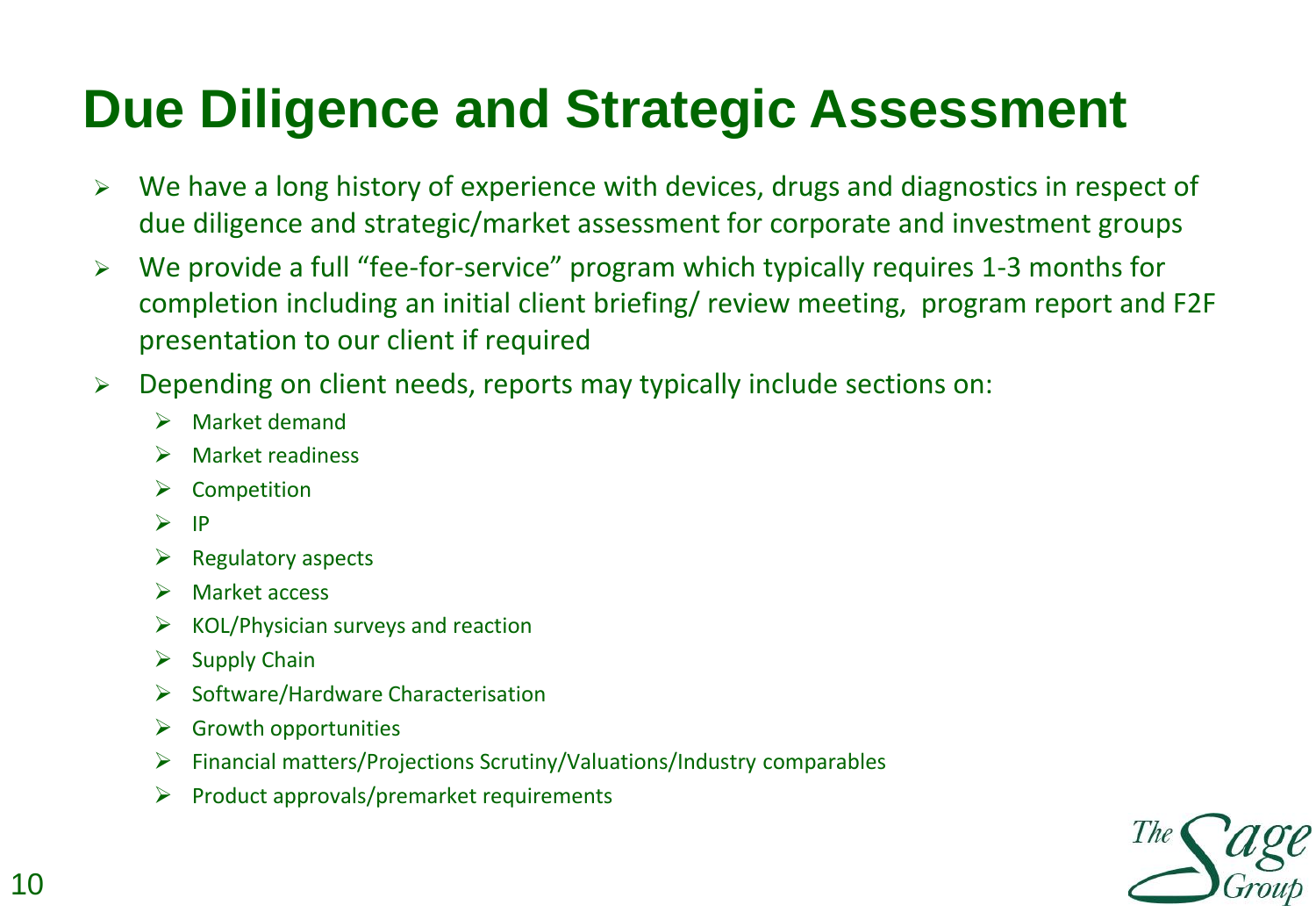# **Sage Clients Include**

 $\triangleright$  Management Teams and Boards of Healthcare companies including

- ➢ Pharmaceutical and Biotechnology Companies
- $\triangleright$  Medical Device and Drug Delivery Companies
- ➢ Consumer Health Companies
- $\triangleright$  Nutraceutical Companies
- ➢ Diagnostics Companies
- ➢ Drug Discovery Companies
- $\triangleright$  Life Science Research Companies
- ➢ Bioinformatics Companies
- ➢ Analytical Instrument Companies
- $\triangleright$  Venture Capital Investors, Institutions, Banks, PE houses
- ➢ Public and Private sector
- $\triangleright$  Research Institutions

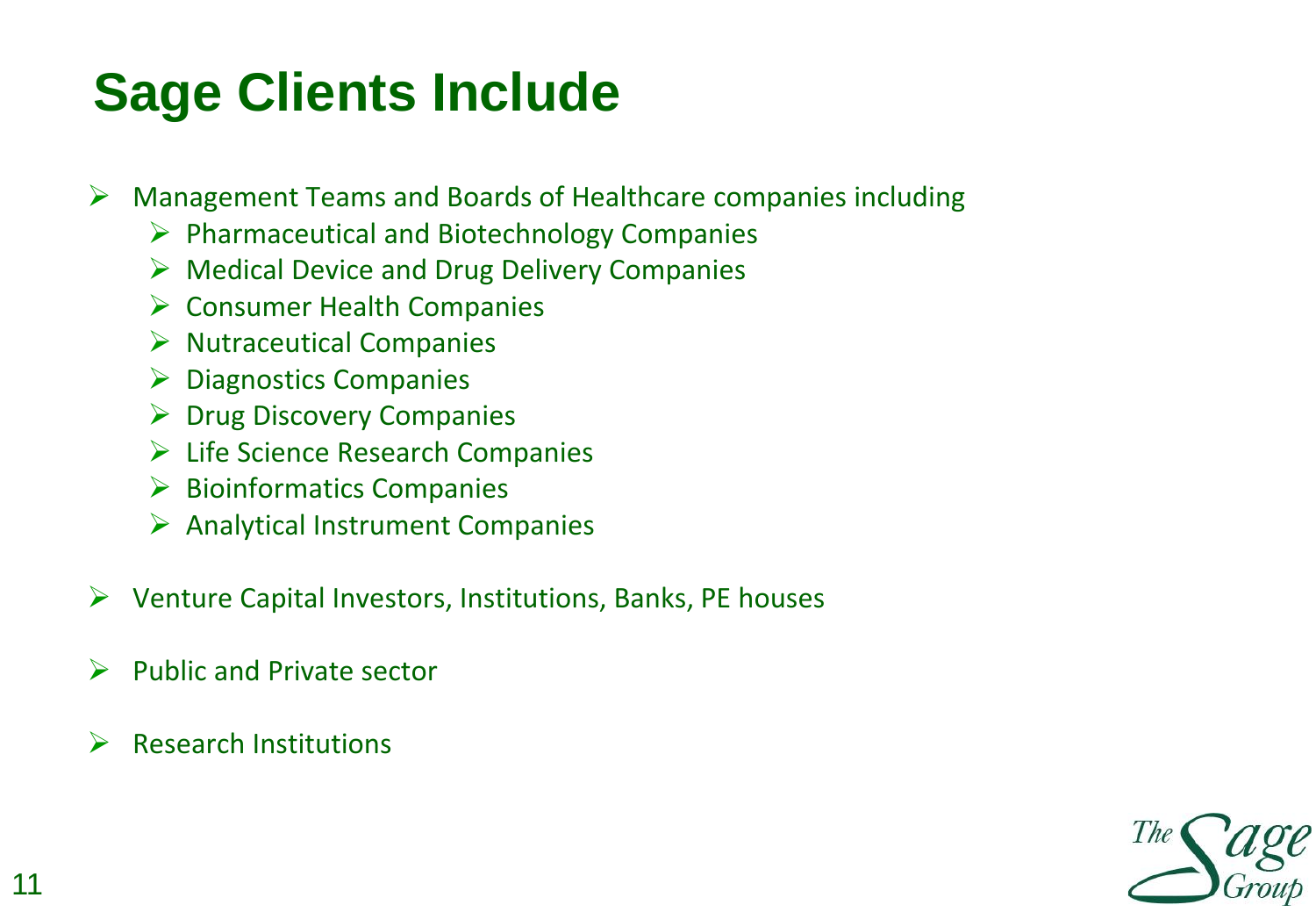# **Geographical Sector Coverage**

- $\triangleright$  Sage planted its roots in the USA and Europe more than two decades ago
- $\triangleright$  Today Sage acts for clients worldwide including:
	- ➢ North America, including USA and Canada
	- ➢ Europe, including UK, Ireland, Germany, France, Scandinavia, Hungary, Spain, Italy, **Netherlands**
	- ➢ India
	- ➢ Israel and MENA
	- $\triangleright$  Australia and NZ
	- ➢ Latin America
	- $\triangleright$  Asia, including Japan, Korea and China
- ➢ Sage has offices in New Jersey, California, Cambridge (UK), Spain, Italy, Israel, India, Japan, China

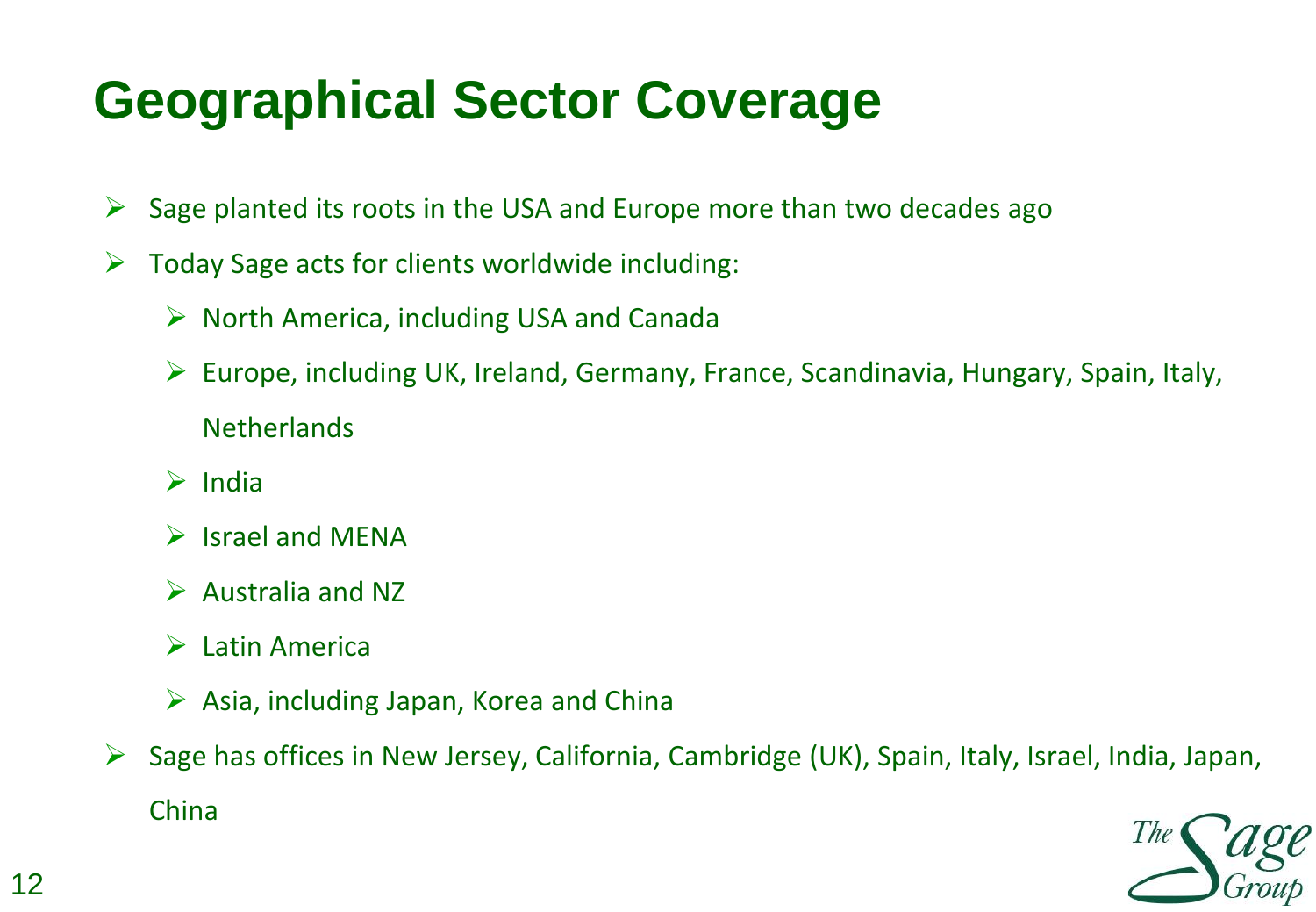# **Process for Out- Licensing & Invest Programs**

- $\triangleright$  We work with our clients to present their assets in detail including IP, technology, regulatory profile, market and competition, USPs, supply chain. If investment is a primary target, we also include financial projections, use of capital and cap table
- ➢ We prepare a corporate overview of our client's asset(s) for targets and a data room for confidential access
- ➢ We search our global networks, contacts and databases for targets likely to be compatible with the asset for partnering and go-to-market as well as strategic investors
- $\triangleright$  We prepare market-ready financial forecasts which are likely to drive deal terms
- $\triangleright$  We engage with corporate targets initially on a non-confidential basis, then move to CDAs, confidential discussions, data room sharing, face to face meetings
- ➢ Follow Up and generate interest among targets including PR to generate newsflow
- ➢ Coordinate technical and business meetings (face to face or teleconferences)
- $\triangleright$  We conduct discussions and negotiations with targets and work with them to prepare competitive term sheets
- $\triangleright$  We work in a synergistic fashion with BD personnel from our client throughout the program and usually report to the client's board
- $\triangleright$  We work with you in partnership throughout deal formation, term sheet negotiation, value discussions and final closure

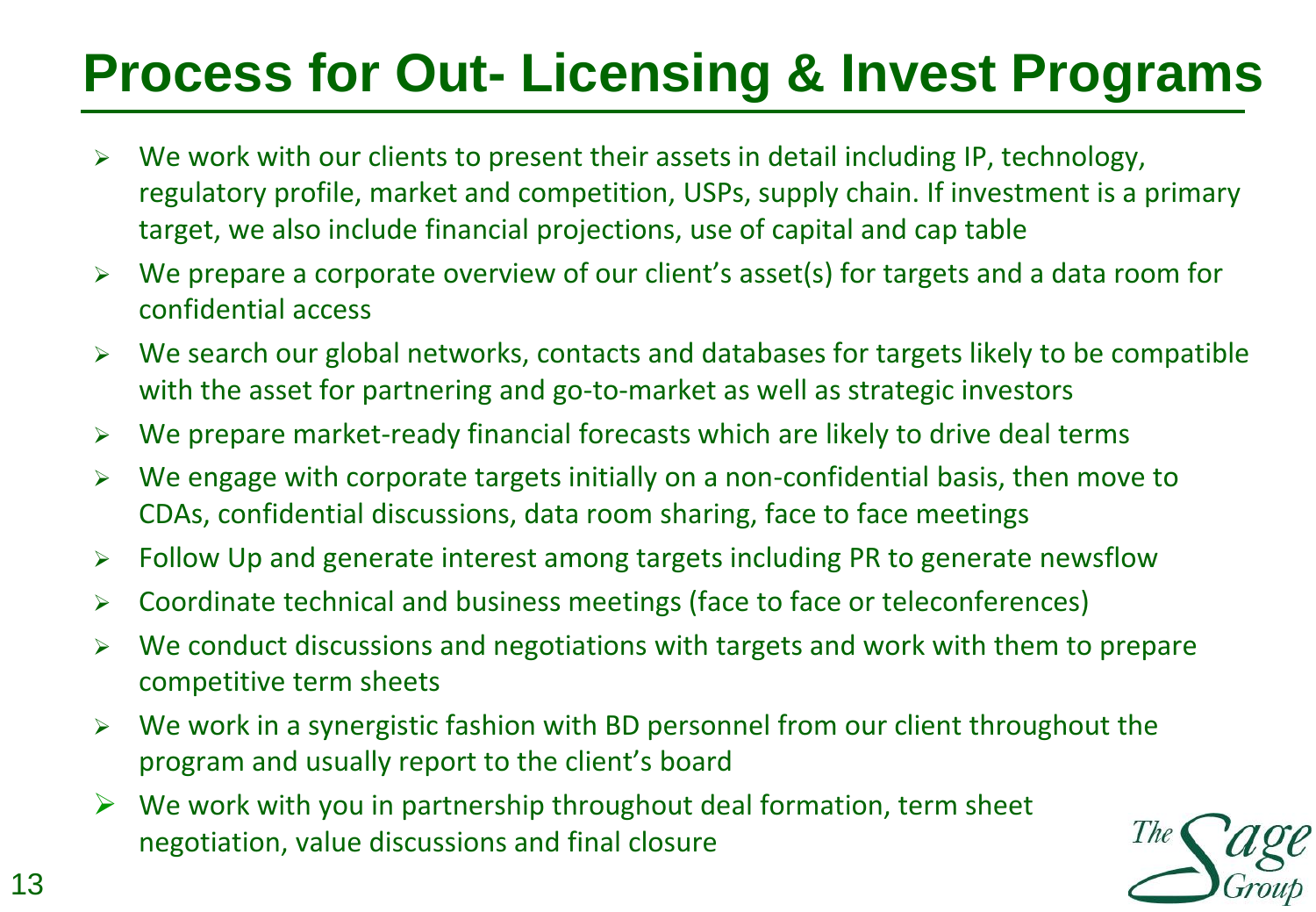#### **Timeline and Milestones**

Based on 4 weeks to complete an Information Memorandum (IM) and Executive Summary including F2F meeting with telecon with Sage Group then:

- ➢ Week 5 Approval of IM and Target List by Client Board and Submission of IM to Targets
- ➢ Week 6 Launch of Data Room for due diligence in parallel
- Weeks 6-12 Followup with Targets to determine interest; Analysis and presentation of industry deal comparables in consideration of valuation and structure
- ➢ Weeks 5-12 Initial non-confidential conference calls with Targets and Exchange of CDAs Weeks 8-16 – Meetings onsite F2F with Targets if required; Technical and Marketing Evaluation
- ➢ Weeks 16-28 onward Discussions, Due diligence; Obtain and Negotiate Non-Binding Term Sheets for Investment and Strategic Partnering (Aim for 3-5 term sheets)
- ➢ Then Contract Negotiation

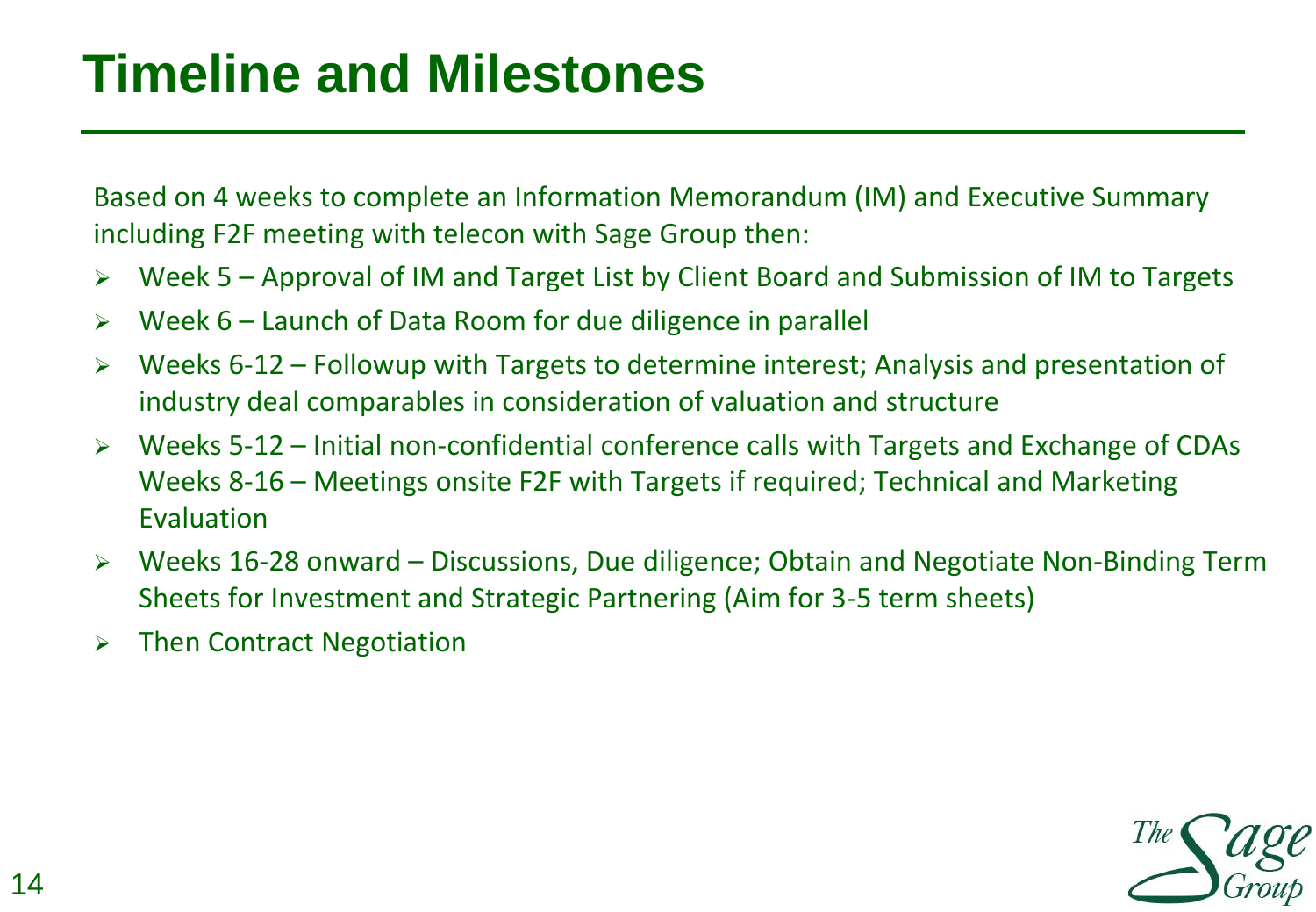#### **Timeline and Milestones**



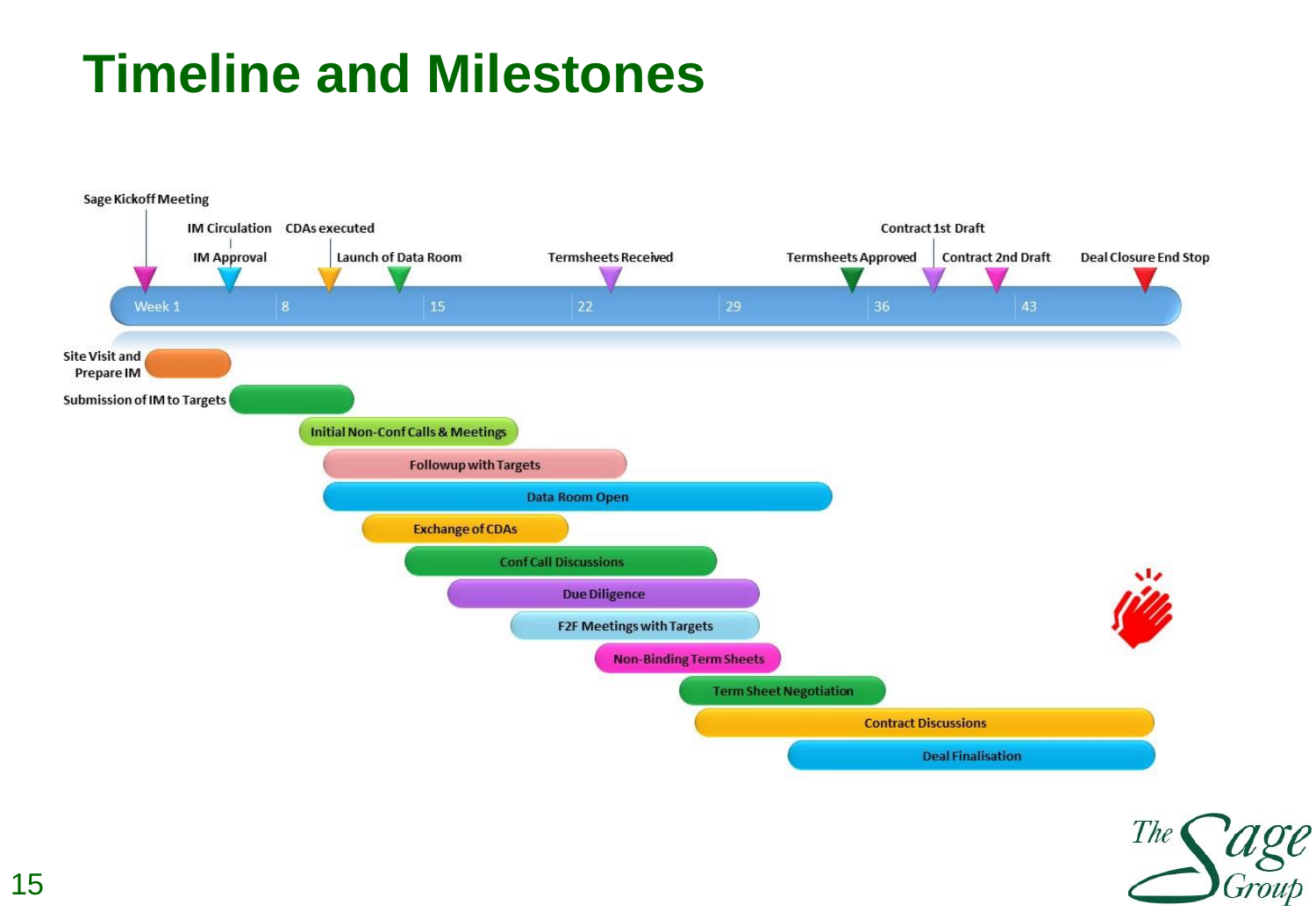#### The Sage Group Principals

**Sage Partner Location Dr. Bill Mason** Europe (London) **Wayne Pambianchi** USA (New York) **Chuck Casamento** USA (San Francisco) **Dr. Simon Bennett** Europe (London) **Christine Fischette** USA (New York) **Robert Nance** USA (New York) **Satish Tyagi** USA (New York) **Dr. Catherine Beech** Europe (London) **Dr. Jeb Gollin** Israel (Tel Aviv) **Ichiro Nagata** Japan (Tokyo) **Reena Bhattacharya** India (New Delhi) **Goutam Bhattacharya** India (New Delhi)

**Dr. Clarissa Ceruti** Europe (Italy) and USA (San Diego)

**Detailed Bios on our Website at<https://www.sagehealthcare.com/team>**

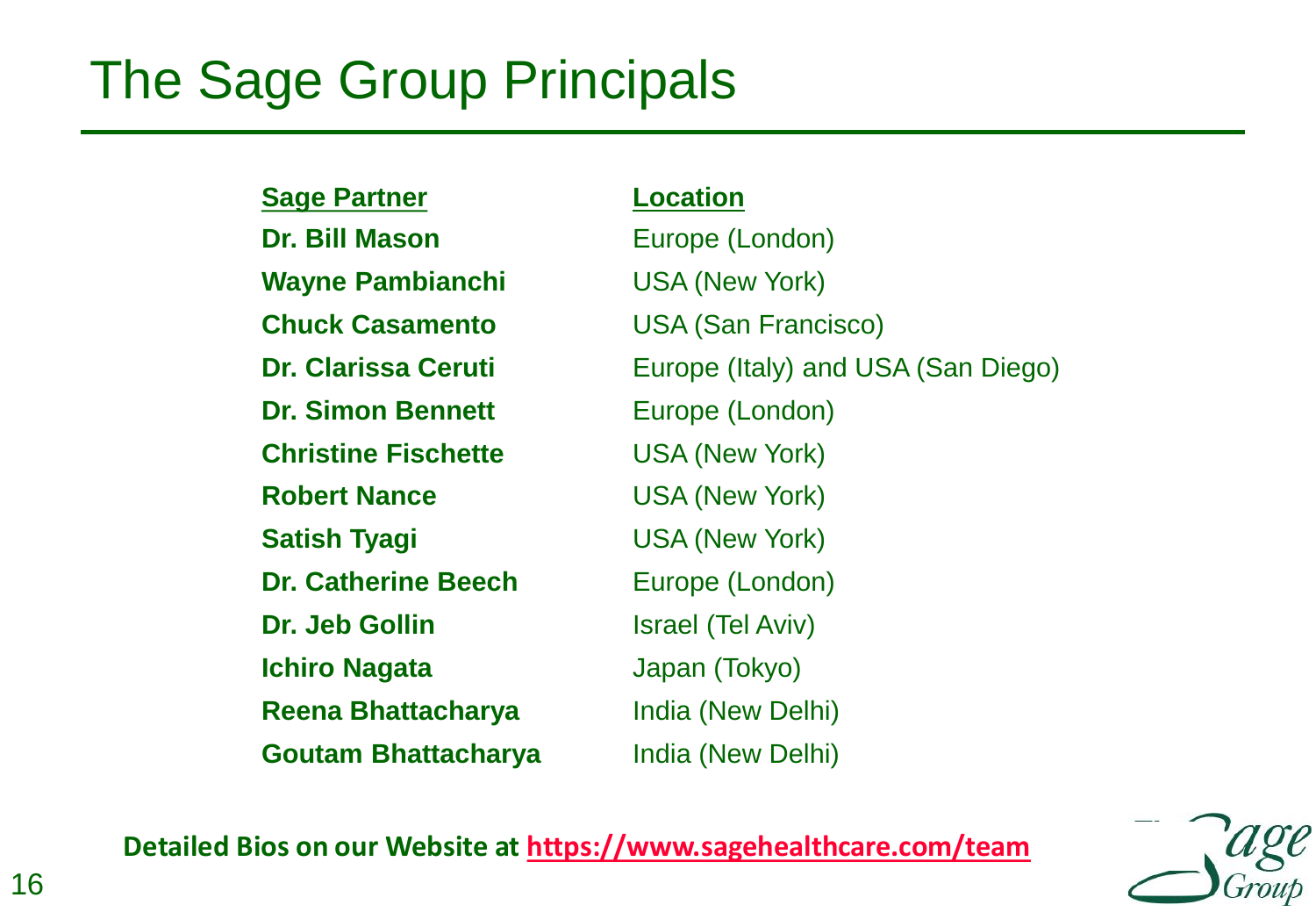# **Sage Terms**

- ➢ Sage work as a team across a wide range of geographies to offer our clients global coverage. Our terms are "typically":
	- ➢ A monthly fee of USD \$5,000-10,000 or equivalent in sterling or euros
	- $\triangleright$  A Success Fee payable only upon successful completion of a deal and geared to receipt of funds by our client. This is typically paid on all Consideration at a rate of 4- 8% depending on size of the Transaction. It is payable on upfront and milestone payments and royalties as received.
	- $\triangleright$  We can also discuss part payment in equity or warrants in our client's business, if this is appropriate.